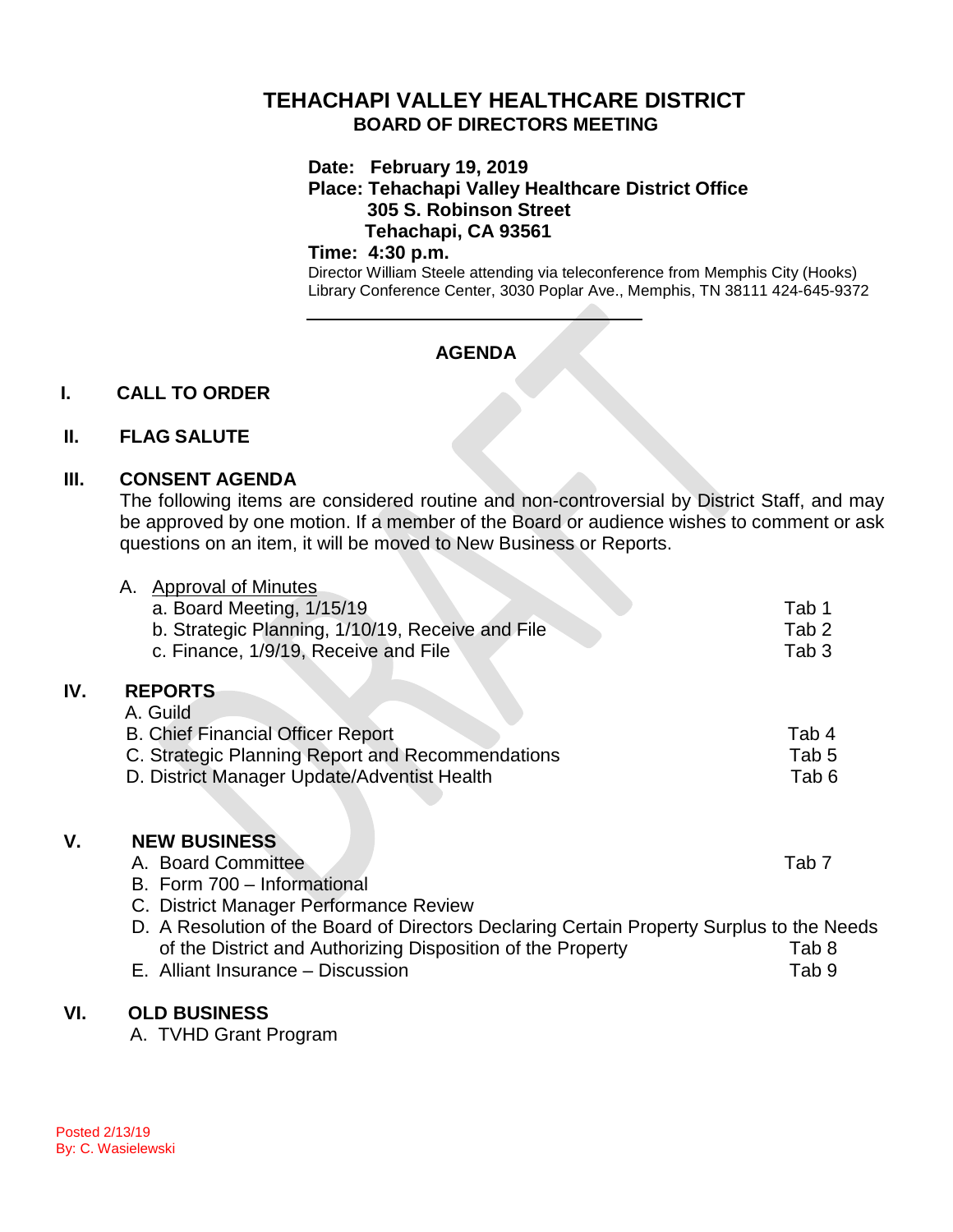## **VII. PUBLIC COMMENTS ON ITEMS NOT APPEARING ON THE AGENDA**

This time is reserved for persons to address the Board of Directors on matters not on the agenda over which the District has jurisdiction. Time is limited to 3 minutes per speaker. The Board of Directors can take no action on your presentation. Any person desiring to speak on an item on the agenda will be given an opportunity to do so prior to the Board of Directors acting on the item.

# **VIII. BOARD COMMENTS ON ITEMS NOT APPEARING ON THE AGENDA**

### **IX. CLOSED SESSION**

- A. Lease: 305 S Robinson St.
- B. Real Property Negotiations- Informational Property: Thrift Store Party: The Guild of Tehachapi Hospital

# **X. CLOSED SESSION REPORT**

## **XI. ADJOURNMENT**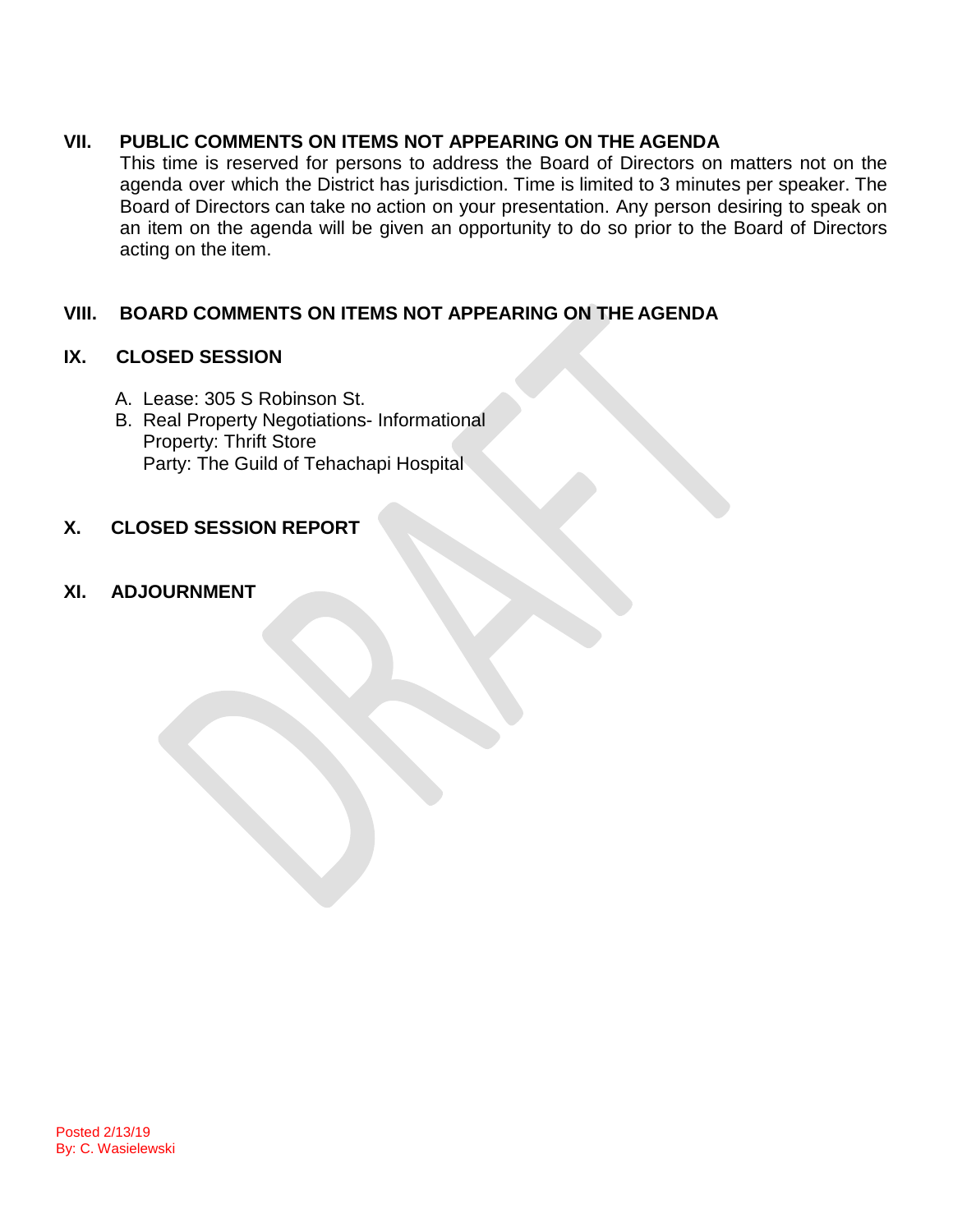#### **NOTICE TO THE PUBLIC**

#### **PUBLIC COMMENT PERIOD FOR REGULAR MEETINGS**

Members of the public may comment on any item on the agenda before the Board takes action on it. The public may also comment on items of interest to the public that is within the subject matter jurisdiction of the Board; provided, however, the Board may not take action on any item not appearing on the agenda unless the action is otherwise authorized by law. Any person addressing the Board will be limited to a maximum of three (3) minutes so that all interested parties have an opportunity to speak.

#### **COPIES OF PUBLIC RECORDS**

All writings, materials, and information provided to the Board for their consideration relating to any open session agenda item of the meeting are available for public inspection and copying during regular business hours at the Administration Office of the District at 305 S. Robinson St., Tehachapi, California.

#### **COMPLIANCE WITH ADA**

This agenda shall be made available upon request in alternative formats to persons with a disability, as required by the Americans with Disabilities Act of 1990 (42 U.S.C. § 12132) and the Ralph M. Brown Act (Cal. Gov't Cod. § 54954.2). Persons requesting a disability related modification or accommodation in order to participate in the meeting, should contact the Executive Office during regular business hours by phone at 661-750-4848, or in person at the District's Administrative Office at 305 S. Robinson St., Tehachapi, California.